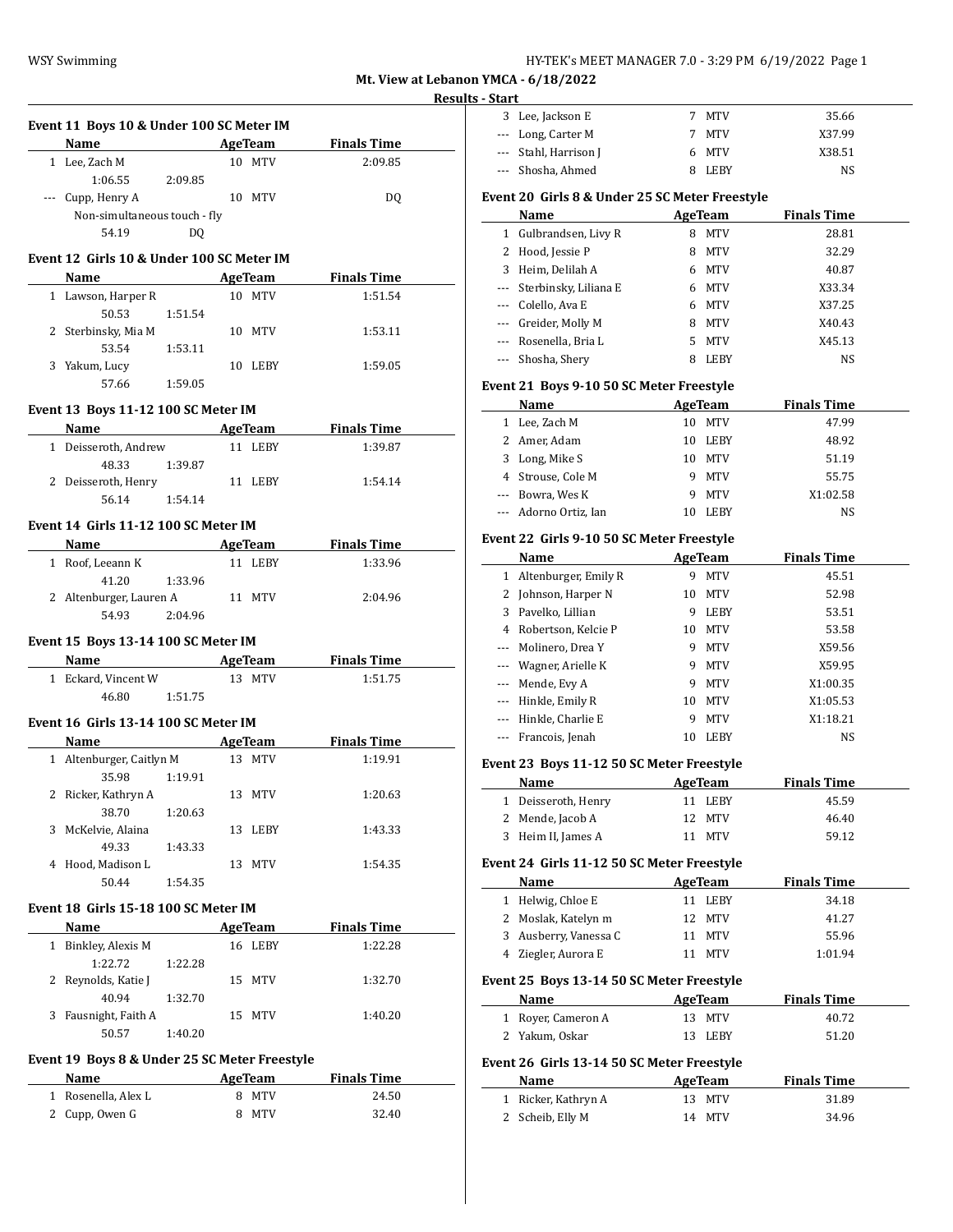# **Results - Start**

| Name<br>3 Ames. Brea S<br>--- Moyer, Marley |                                                                                                                                                                                                                                                                                                                                                                                                                                                                                                                                                               | <b>AgeTeam</b><br>14 MTV          | <b>Finals Time</b><br>48.36                                                                                                                                                                                                                                                                                                                                                                                                                                                                                                                                         |                                                                                                                                                                                                                                                                                                                                                                                                                                           |
|---------------------------------------------|---------------------------------------------------------------------------------------------------------------------------------------------------------------------------------------------------------------------------------------------------------------------------------------------------------------------------------------------------------------------------------------------------------------------------------------------------------------------------------------------------------------------------------------------------------------|-----------------------------------|---------------------------------------------------------------------------------------------------------------------------------------------------------------------------------------------------------------------------------------------------------------------------------------------------------------------------------------------------------------------------------------------------------------------------------------------------------------------------------------------------------------------------------------------------------------------|-------------------------------------------------------------------------------------------------------------------------------------------------------------------------------------------------------------------------------------------------------------------------------------------------------------------------------------------------------------------------------------------------------------------------------------------|
|                                             |                                                                                                                                                                                                                                                                                                                                                                                                                                                                                                                                                               |                                   |                                                                                                                                                                                                                                                                                                                                                                                                                                                                                                                                                                     |                                                                                                                                                                                                                                                                                                                                                                                                                                           |
|                                             |                                                                                                                                                                                                                                                                                                                                                                                                                                                                                                                                                               |                                   |                                                                                                                                                                                                                                                                                                                                                                                                                                                                                                                                                                     |                                                                                                                                                                                                                                                                                                                                                                                                                                           |
|                                             |                                                                                                                                                                                                                                                                                                                                                                                                                                                                                                                                                               | 14 LEBY                           | NS                                                                                                                                                                                                                                                                                                                                                                                                                                                                                                                                                                  |                                                                                                                                                                                                                                                                                                                                                                                                                                           |
|                                             |                                                                                                                                                                                                                                                                                                                                                                                                                                                                                                                                                               |                                   |                                                                                                                                                                                                                                                                                                                                                                                                                                                                                                                                                                     |                                                                                                                                                                                                                                                                                                                                                                                                                                           |
| Event 27 Boys 15-18 50 SC Meter Freestyle   |                                                                                                                                                                                                                                                                                                                                                                                                                                                                                                                                                               |                                   |                                                                                                                                                                                                                                                                                                                                                                                                                                                                                                                                                                     |                                                                                                                                                                                                                                                                                                                                                                                                                                           |
|                                             |                                                                                                                                                                                                                                                                                                                                                                                                                                                                                                                                                               |                                   |                                                                                                                                                                                                                                                                                                                                                                                                                                                                                                                                                                     |                                                                                                                                                                                                                                                                                                                                                                                                                                           |
|                                             |                                                                                                                                                                                                                                                                                                                                                                                                                                                                                                                                                               |                                   |                                                                                                                                                                                                                                                                                                                                                                                                                                                                                                                                                                     |                                                                                                                                                                                                                                                                                                                                                                                                                                           |
|                                             |                                                                                                                                                                                                                                                                                                                                                                                                                                                                                                                                                               |                                   |                                                                                                                                                                                                                                                                                                                                                                                                                                                                                                                                                                     |                                                                                                                                                                                                                                                                                                                                                                                                                                           |
|                                             |                                                                                                                                                                                                                                                                                                                                                                                                                                                                                                                                                               |                                   |                                                                                                                                                                                                                                                                                                                                                                                                                                                                                                                                                                     |                                                                                                                                                                                                                                                                                                                                                                                                                                           |
| Name                                        |                                                                                                                                                                                                                                                                                                                                                                                                                                                                                                                                                               |                                   | <b>Finals Time</b>                                                                                                                                                                                                                                                                                                                                                                                                                                                                                                                                                  |                                                                                                                                                                                                                                                                                                                                                                                                                                           |
| 1 Binkley, Alexis M                         |                                                                                                                                                                                                                                                                                                                                                                                                                                                                                                                                                               |                                   | 32.84                                                                                                                                                                                                                                                                                                                                                                                                                                                                                                                                                               |                                                                                                                                                                                                                                                                                                                                                                                                                                           |
| 2 Reynolds, Katie J                         |                                                                                                                                                                                                                                                                                                                                                                                                                                                                                                                                                               |                                   | 32.99                                                                                                                                                                                                                                                                                                                                                                                                                                                                                                                                                               |                                                                                                                                                                                                                                                                                                                                                                                                                                           |
| 3 Rakes, Carly P                            |                                                                                                                                                                                                                                                                                                                                                                                                                                                                                                                                                               |                                   | 34.46                                                                                                                                                                                                                                                                                                                                                                                                                                                                                                                                                               |                                                                                                                                                                                                                                                                                                                                                                                                                                           |
| 4 Ames, Amanda E                            |                                                                                                                                                                                                                                                                                                                                                                                                                                                                                                                                                               |                                   | 44.84                                                                                                                                                                                                                                                                                                                                                                                                                                                                                                                                                               |                                                                                                                                                                                                                                                                                                                                                                                                                                           |
| 5 Murray, Alyssa                            |                                                                                                                                                                                                                                                                                                                                                                                                                                                                                                                                                               |                                   | 58.07                                                                                                                                                                                                                                                                                                                                                                                                                                                                                                                                                               |                                                                                                                                                                                                                                                                                                                                                                                                                                           |
|                                             |                                                                                                                                                                                                                                                                                                                                                                                                                                                                                                                                                               |                                   |                                                                                                                                                                                                                                                                                                                                                                                                                                                                                                                                                                     |                                                                                                                                                                                                                                                                                                                                                                                                                                           |
|                                             |                                                                                                                                                                                                                                                                                                                                                                                                                                                                                                                                                               |                                   |                                                                                                                                                                                                                                                                                                                                                                                                                                                                                                                                                                     |                                                                                                                                                                                                                                                                                                                                                                                                                                           |
|                                             |                                                                                                                                                                                                                                                                                                                                                                                                                                                                                                                                                               |                                   |                                                                                                                                                                                                                                                                                                                                                                                                                                                                                                                                                                     |                                                                                                                                                                                                                                                                                                                                                                                                                                           |
|                                             |                                                                                                                                                                                                                                                                                                                                                                                                                                                                                                                                                               |                                   |                                                                                                                                                                                                                                                                                                                                                                                                                                                                                                                                                                     |                                                                                                                                                                                                                                                                                                                                                                                                                                           |
|                                             | 8.                                                                                                                                                                                                                                                                                                                                                                                                                                                                                                                                                            |                                   |                                                                                                                                                                                                                                                                                                                                                                                                                                                                                                                                                                     |                                                                                                                                                                                                                                                                                                                                                                                                                                           |
|                                             |                                                                                                                                                                                                                                                                                                                                                                                                                                                                                                                                                               |                                   | 49.62                                                                                                                                                                                                                                                                                                                                                                                                                                                                                                                                                               |                                                                                                                                                                                                                                                                                                                                                                                                                                           |
|                                             |                                                                                                                                                                                                                                                                                                                                                                                                                                                                                                                                                               |                                   |                                                                                                                                                                                                                                                                                                                                                                                                                                                                                                                                                                     |                                                                                                                                                                                                                                                                                                                                                                                                                                           |
|                                             |                                                                                                                                                                                                                                                                                                                                                                                                                                                                                                                                                               |                                   |                                                                                                                                                                                                                                                                                                                                                                                                                                                                                                                                                                     |                                                                                                                                                                                                                                                                                                                                                                                                                                           |
|                                             |                                                                                                                                                                                                                                                                                                                                                                                                                                                                                                                                                               |                                   |                                                                                                                                                                                                                                                                                                                                                                                                                                                                                                                                                                     |                                                                                                                                                                                                                                                                                                                                                                                                                                           |
|                                             |                                                                                                                                                                                                                                                                                                                                                                                                                                                                                                                                                               |                                   |                                                                                                                                                                                                                                                                                                                                                                                                                                                                                                                                                                     |                                                                                                                                                                                                                                                                                                                                                                                                                                           |
|                                             |                                                                                                                                                                                                                                                                                                                                                                                                                                                                                                                                                               |                                   |                                                                                                                                                                                                                                                                                                                                                                                                                                                                                                                                                                     |                                                                                                                                                                                                                                                                                                                                                                                                                                           |
|                                             |                                                                                                                                                                                                                                                                                                                                                                                                                                                                                                                                                               |                                   |                                                                                                                                                                                                                                                                                                                                                                                                                                                                                                                                                                     |                                                                                                                                                                                                                                                                                                                                                                                                                                           |
|                                             |                                                                                                                                                                                                                                                                                                                                                                                                                                                                                                                                                               |                                   |                                                                                                                                                                                                                                                                                                                                                                                                                                                                                                                                                                     |                                                                                                                                                                                                                                                                                                                                                                                                                                           |
|                                             |                                                                                                                                                                                                                                                                                                                                                                                                                                                                                                                                                               |                                   |                                                                                                                                                                                                                                                                                                                                                                                                                                                                                                                                                                     |                                                                                                                                                                                                                                                                                                                                                                                                                                           |
|                                             |                                                                                                                                                                                                                                                                                                                                                                                                                                                                                                                                                               |                                   |                                                                                                                                                                                                                                                                                                                                                                                                                                                                                                                                                                     |                                                                                                                                                                                                                                                                                                                                                                                                                                           |
|                                             |                                                                                                                                                                                                                                                                                                                                                                                                                                                                                                                                                               |                                   |                                                                                                                                                                                                                                                                                                                                                                                                                                                                                                                                                                     |                                                                                                                                                                                                                                                                                                                                                                                                                                           |
|                                             |                                                                                                                                                                                                                                                                                                                                                                                                                                                                                                                                                               |                                   |                                                                                                                                                                                                                                                                                                                                                                                                                                                                                                                                                                     |                                                                                                                                                                                                                                                                                                                                                                                                                                           |
|                                             |                                                                                                                                                                                                                                                                                                                                                                                                                                                                                                                                                               |                                   |                                                                                                                                                                                                                                                                                                                                                                                                                                                                                                                                                                     |                                                                                                                                                                                                                                                                                                                                                                                                                                           |
|                                             |                                                                                                                                                                                                                                                                                                                                                                                                                                                                                                                                                               |                                   |                                                                                                                                                                                                                                                                                                                                                                                                                                                                                                                                                                     |                                                                                                                                                                                                                                                                                                                                                                                                                                           |
|                                             |                                                                                                                                                                                                                                                                                                                                                                                                                                                                                                                                                               |                                   |                                                                                                                                                                                                                                                                                                                                                                                                                                                                                                                                                                     |                                                                                                                                                                                                                                                                                                                                                                                                                                           |
| Name                                        |                                                                                                                                                                                                                                                                                                                                                                                                                                                                                                                                                               |                                   |                                                                                                                                                                                                                                                                                                                                                                                                                                                                                                                                                                     |                                                                                                                                                                                                                                                                                                                                                                                                                                           |
|                                             |                                                                                                                                                                                                                                                                                                                                                                                                                                                                                                                                                               |                                   | 56.62                                                                                                                                                                                                                                                                                                                                                                                                                                                                                                                                                               |                                                                                                                                                                                                                                                                                                                                                                                                                                           |
| Amer, Adam                                  |                                                                                                                                                                                                                                                                                                                                                                                                                                                                                                                                                               |                                   | 1:06.08                                                                                                                                                                                                                                                                                                                                                                                                                                                                                                                                                             |                                                                                                                                                                                                                                                                                                                                                                                                                                           |
| Bowra, Wes K                                |                                                                                                                                                                                                                                                                                                                                                                                                                                                                                                                                                               | MTV                               | 1:16.29                                                                                                                                                                                                                                                                                                                                                                                                                                                                                                                                                             |                                                                                                                                                                                                                                                                                                                                                                                                                                           |
| Strouse. Cole M                             | 9                                                                                                                                                                                                                                                                                                                                                                                                                                                                                                                                                             | MTV                               | DQ                                                                                                                                                                                                                                                                                                                                                                                                                                                                                                                                                                  |                                                                                                                                                                                                                                                                                                                                                                                                                                           |
|                                             |                                                                                                                                                                                                                                                                                                                                                                                                                                                                                                                                                               |                                   |                                                                                                                                                                                                                                                                                                                                                                                                                                                                                                                                                                     |                                                                                                                                                                                                                                                                                                                                                                                                                                           |
| Adorno Ortiz, Ian                           |                                                                                                                                                                                                                                                                                                                                                                                                                                                                                                                                                               |                                   | NS                                                                                                                                                                                                                                                                                                                                                                                                                                                                                                                                                                  |                                                                                                                                                                                                                                                                                                                                                                                                                                           |
|                                             |                                                                                                                                                                                                                                                                                                                                                                                                                                                                                                                                                               |                                   |                                                                                                                                                                                                                                                                                                                                                                                                                                                                                                                                                                     |                                                                                                                                                                                                                                                                                                                                                                                                                                           |
|                                             |                                                                                                                                                                                                                                                                                                                                                                                                                                                                                                                                                               |                                   |                                                                                                                                                                                                                                                                                                                                                                                                                                                                                                                                                                     |                                                                                                                                                                                                                                                                                                                                                                                                                                           |
|                                             |                                                                                                                                                                                                                                                                                                                                                                                                                                                                                                                                                               |                                   |                                                                                                                                                                                                                                                                                                                                                                                                                                                                                                                                                                     |                                                                                                                                                                                                                                                                                                                                                                                                                                           |
|                                             |                                                                                                                                                                                                                                                                                                                                                                                                                                                                                                                                                               |                                   |                                                                                                                                                                                                                                                                                                                                                                                                                                                                                                                                                                     |                                                                                                                                                                                                                                                                                                                                                                                                                                           |
|                                             |                                                                                                                                                                                                                                                                                                                                                                                                                                                                                                                                                               |                                   |                                                                                                                                                                                                                                                                                                                                                                                                                                                                                                                                                                     |                                                                                                                                                                                                                                                                                                                                                                                                                                           |
|                                             |                                                                                                                                                                                                                                                                                                                                                                                                                                                                                                                                                               |                                   |                                                                                                                                                                                                                                                                                                                                                                                                                                                                                                                                                                     |                                                                                                                                                                                                                                                                                                                                                                                                                                           |
|                                             |                                                                                                                                                                                                                                                                                                                                                                                                                                                                                                                                                               |                                   |                                                                                                                                                                                                                                                                                                                                                                                                                                                                                                                                                                     |                                                                                                                                                                                                                                                                                                                                                                                                                                           |
|                                             |                                                                                                                                                                                                                                                                                                                                                                                                                                                                                                                                                               |                                   |                                                                                                                                                                                                                                                                                                                                                                                                                                                                                                                                                                     |                                                                                                                                                                                                                                                                                                                                                                                                                                           |
|                                             |                                                                                                                                                                                                                                                                                                                                                                                                                                                                                                                                                               |                                   |                                                                                                                                                                                                                                                                                                                                                                                                                                                                                                                                                                     |                                                                                                                                                                                                                                                                                                                                                                                                                                           |
|                                             |                                                                                                                                                                                                                                                                                                                                                                                                                                                                                                                                                               |                                   |                                                                                                                                                                                                                                                                                                                                                                                                                                                                                                                                                                     |                                                                                                                                                                                                                                                                                                                                                                                                                                           |
|                                             |                                                                                                                                                                                                                                                                                                                                                                                                                                                                                                                                                               |                                   |                                                                                                                                                                                                                                                                                                                                                                                                                                                                                                                                                                     |                                                                                                                                                                                                                                                                                                                                                                                                                                           |
| Mende, Evy A                                | 9                                                                                                                                                                                                                                                                                                                                                                                                                                                                                                                                                             | MTV                               | XDQ                                                                                                                                                                                                                                                                                                                                                                                                                                                                                                                                                                 |                                                                                                                                                                                                                                                                                                                                                                                                                                           |
|                                             |                                                                                                                                                                                                                                                                                                                                                                                                                                                                                                                                                               |                                   |                                                                                                                                                                                                                                                                                                                                                                                                                                                                                                                                                                     |                                                                                                                                                                                                                                                                                                                                                                                                                                           |
| Not on back off wall<br>Francois, Jenah     | 10                                                                                                                                                                                                                                                                                                                                                                                                                                                                                                                                                            | LEBY                              | NS                                                                                                                                                                                                                                                                                                                                                                                                                                                                                                                                                                  |                                                                                                                                                                                                                                                                                                                                                                                                                                           |
|                                             | Name<br>1 Mohamed, Yehia I<br>2 Harit, Mohammed<br>Name<br>1 Helwig, Luke A<br>2 Cupp, Owen G<br>3 Long, Carter M<br>4 Lee, Jackson E<br>--- Stahl, Harrison J<br>--- Shosha, Ahmed<br>Name<br>1 Gulbrandsen, Livy R<br>2 Sterbinsky, Liliana E<br>3 Hood, Jessie P<br>4 Shosha, Shery<br>--- Colello, Ava E<br>--- Rosenella, Bria L<br>--- Greider, Molly M<br>1 Cupp, Henry A<br>Name<br>Yakum, Lucy<br>Johnson, Harper N<br>Altenburger, Emily R<br>4 Hinkle, Emily R<br>5 Pavelko, Lillian<br>Wagner, Arielle K<br>Molinero, Drea Y<br>Hinkle, Charlie E | 10<br>9<br>10<br>9<br>9<br>9<br>9 | AgeTeam<br>17 LEBY<br>15 LEBY<br>Event 28 Girls 15-18 50 SC Meter Freestyle<br><b>AgeTeam</b><br>16 LEBY<br>15 MTV<br>16 MTV<br>13 MTV<br>17 LEBY<br>AgeTeam<br>8 LEBY<br>MTV<br>7 MTV<br>7 MTV<br>6 MTV<br>8 LEBY<br>AgeTeam<br>8 MTV<br>6 MTV<br>8 MTV<br>8 LEBY<br>6 MTV<br>5 MTV<br>8 MTV<br>Event 31 Boys 9-10 50 SC Meter Backstroke<br>AgeTeam<br>10 MTV<br>10 LEBY<br>9<br>Shoulders past vertical toward breast<br>10 LEBY<br>Event 32 Girls 9-10 50 SC Meter Backstroke<br><b>AgeTeam</b><br>LEBY<br>10<br>MTV<br>MTV<br>MTV<br>LEBY<br>MTV<br>MTV<br>MTV | <b>Finals Time</b><br>27.76<br>35.74<br>Event 29 Boys 8 & Under 25 SC Meter Backstroke<br><b>Finals Time</b><br>23.50<br>37.98<br>51.69<br>X1:11.81<br>NS<br>Event 30 Girls 8 & Under 25 SC Meter Backstroke<br><b>Finals Time</b><br>30.83<br>32.87<br>36.18<br>44.51<br>X35.33<br>X53.51<br><b>XNS</b><br><b>Finals Time</b><br><b>Finals Time</b><br>54.06<br>56.15<br>56.79<br>1:20.73<br>1:23.34<br>X1:09.16<br>X1:26.83<br>X1:36.06 |

| <b>Name</b>                                                  |                           | AgeTeam Finals Time            |
|--------------------------------------------------------------|---------------------------|--------------------------------|
| 1 Deisseroth, Andrew                                         | 11 LEBY                   | 46.62                          |
| 2 Heim II, James A                                           | 11 MTV                    | 1:12.97                        |
|                                                              |                           |                                |
| Event 34 Girls 11-12 50 SC Meter Backstroke                  |                           |                                |
| Name                                                         | <b>AgeTeam</b>            | <b>Finals Time</b>             |
| 1 Roof, Leeann K                                             | 11 LEBY                   | 41.28                          |
| 2 Moslak, Katelyn m                                          | 12 MTV                    | 49.78                          |
| 3 Ziegler, Aurora E                                          | 11 MTV                    | 1:12.45                        |
| 4 Ausberry, Vanessa C                                        | 11 MTV                    | 1:20.42                        |
| Event 35 Boys 13-14 50 SC Meter Backstroke                   |                           |                                |
| Name AgeTeam                                                 |                           | <b>Finals Time</b>             |
| 1 Royer, Cameron A                                           | 13 MTV                    | 49.86                          |
| Event 36 Girls 13-14 50 SC Meter Backstroke                  |                           |                                |
| Name                                                         | <b>Example 2</b> AgeTeam  | <b>Finals Time</b>             |
| 1 Bretz, Sarah A                                             | 14 MTV                    | 41.86                          |
| 2 Scheib, Elly M                                             | 14 MTV                    | 42.47                          |
| 3 McKelvie, Alaina                                           | 13 LEBY                   | 43.80                          |
| 4 Ames, Amanda E                                             | 13 MTV                    |                                |
|                                                              |                           | 1:01.88                        |
| Event 37 Boys 15-18 50 SC Meter Backstroke                   |                           |                                |
| Name AgeTeam                                                 |                           | <b>Finals Time</b>             |
| 1 Mohamed, Yehia I                                           | 17 LEBY                   | 33.29                          |
| 2 Bretz, Nathan A                                            | 16 MTV                    | 33.49                          |
| 3 Harit, Mohammed                                            | 15 LEBY                   | 41.95                          |
| Event 38 Girls 15-18 50 SC Meter Backstroke<br>Name          | AgeTeam                   | <b>Finals Time</b>             |
| 1 Reynolds, Katie J                                          | 15 MTV                    | 43.40                          |
| 2 Ames, Brea S                                               | 14 MTV                    | 1:16.63                        |
|                                                              |                           | DQ                             |
|                                                              | 17 LEBY                   |                                |
| --- Murray, Alyssa<br>Multiple strokes past vertical at turn |                           |                                |
|                                                              |                           |                                |
| Event 39 Boys 10 & Under 100 SC Meter Freestyle              |                           |                                |
|                                                              |                           |                                |
| 1 Cupp, Henry A                                              | 10 MTV                    |                                |
| 45.44<br>1:37.54                                             |                           |                                |
| 2 Lee. Zach M                                                | 10 MTV                    | 1:49.42                        |
| 3 Strouse, Cole M                                            | 9<br>MTV                  | 2:11.17                        |
| 59.03<br>2:11.17                                             |                           | AgeTeam Finals Time<br>1:37.54 |
| Event 40 Girls 10 & Under 100 SC Meter Freestyle             |                           |                                |
| Name                                                         | AgeTeam                   | <b>Finals Time</b>             |
| 1 Sterbinsky, Mia M                                          | 10 MTV                    | 1:38.47                        |
| 2 Pavelko, Lillian                                           | 9 LEBY                    |                                |
| 59.96<br>2:02.51                                             |                           |                                |
| 3 Johnson, Harper N                                          | 10 MTV                    |                                |
| 1:02.15<br>2:04.98                                           |                           |                                |
| 4 Robertson, Kelcie P                                        | 10 MTV                    | 2:09.43                        |
| 58.85<br>2:09.43                                             |                           | 2:02.51<br>2:04.98             |
|                                                              |                           |                                |
| Event 41 Boys 11-12 100 SC Meter Freestyle<br>Name           |                           |                                |
|                                                              | <b>AgeTeam</b><br>11 LEBY |                                |
| 1 Deisseroth, Henry<br>47.03<br>1:38.48                      |                           | <b>Finals Time</b><br>1:38.48  |
| 2 Heim II, James A                                           | 11 MTV                    | 2:45.20                        |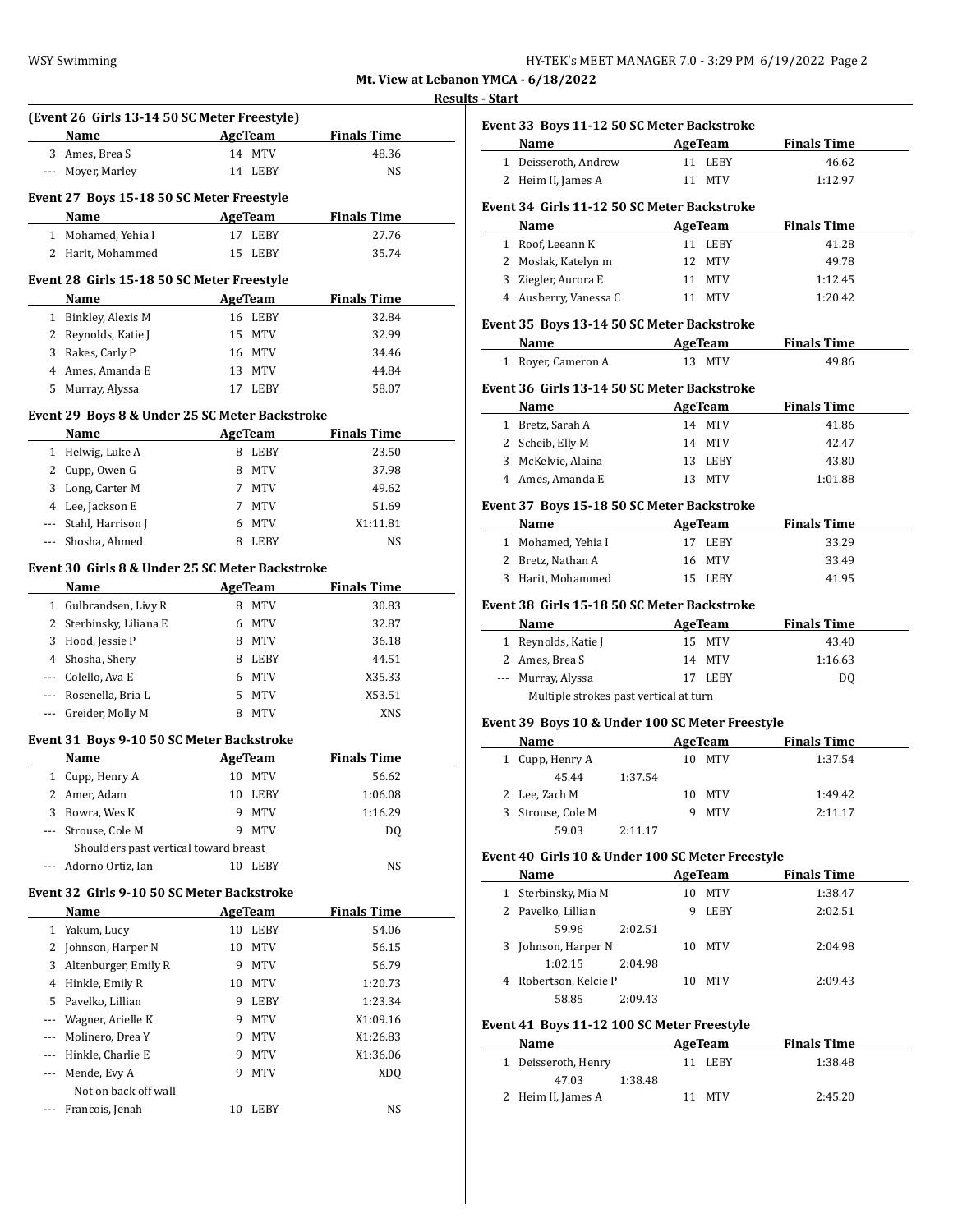| HY-TEK's MEET MANAGER 7.0 - 3:29 PM 6/19/2022 Page 3 |  |  |  |
|------------------------------------------------------|--|--|--|
|------------------------------------------------------|--|--|--|

#### **Results - Start**

|     | Event 42 Girls 11-12 100 SC Meter Freestyle<br>Name Manual Manual Manual Manual Manual Manual Manual Manual Manual Manual Manual Manual Manual Manual Manual Ma                                                                                                               |        |                | AgeTeam Finals Time         |
|-----|-------------------------------------------------------------------------------------------------------------------------------------------------------------------------------------------------------------------------------------------------------------------------------|--------|----------------|-----------------------------|
|     | 1 Helwig, Chloe E                                                                                                                                                                                                                                                             |        | 11 LEBY        | 1:15.01                     |
|     | 36.43 1:15.01                                                                                                                                                                                                                                                                 |        |                |                             |
|     | 2 Altenburger, Lauren A                                                                                                                                                                                                                                                       |        | 11 MTV         | 1:57.03                     |
|     |                                                                                                                                                                                                                                                                               |        |                |                             |
|     | Event 43 Boys 13-14 100 SC Meter Freestyle                                                                                                                                                                                                                                    |        |                |                             |
|     | <b>Name AgeTeam Finals Time</b>                                                                                                                                                                                                                                               |        |                |                             |
|     | 1 Royer, Cameron A                                                                                                                                                                                                                                                            |        | 13 MTV         | 1:42.10                     |
|     | 2 Yakum, Oskar                                                                                                                                                                                                                                                                |        | 13 LEBY        | 1:59.58                     |
|     | 55.94 1:59.58                                                                                                                                                                                                                                                                 |        |                |                             |
|     | Event 44 Girls 13-14 100 SC Meter Freestyle                                                                                                                                                                                                                                   |        |                |                             |
|     | Name AgeTeam                                                                                                                                                                                                                                                                  |        |                | <b>Finals Time</b>          |
|     | 1 Altenburger, Caitlyn M                                                                                                                                                                                                                                                      |        | 13 MTV         | 1:07.03                     |
|     | 1:08.82<br>1:07.03                                                                                                                                                                                                                                                            |        |                |                             |
|     | 2 Ames, Amanda E                                                                                                                                                                                                                                                              |        | 13 MTV         | 1:47.98                     |
|     | 48.97 1:47.98                                                                                                                                                                                                                                                                 |        |                |                             |
|     | 3 Ames, Brea S                                                                                                                                                                                                                                                                |        | 14 MTV         | 1:55.66                     |
|     | 1:55.66<br>51.12                                                                                                                                                                                                                                                              |        |                |                             |
|     | Event 45 Boys 15-18 100 SC Meter Freestyle                                                                                                                                                                                                                                    |        |                |                             |
|     | Name AgeTeam Finals Time                                                                                                                                                                                                                                                      |        |                |                             |
|     | 1 Harit. Mohammed                                                                                                                                                                                                                                                             |        | 15 LEBY        | 1:25.29                     |
|     | 2 Eckard, Vincent W                                                                                                                                                                                                                                                           |        | 13 MTV         | 1:25.56                     |
|     |                                                                                                                                                                                                                                                                               |        |                |                             |
|     | Event 46 Girls 15-18 100 SC Meter Freestyle<br>Name and the state of the state of the state of the state of the state of the state of the state of the state of the state of the state of the state of the state of the state of the state of the state of the state of the s |        |                | AgeTeam Finals Time         |
|     |                                                                                                                                                                                                                                                                               |        | 16 LEBY        | 1:12.31                     |
|     | 1 Binkley, Alexis M                                                                                                                                                                                                                                                           |        |                |                             |
|     | 35.32 1:12.31                                                                                                                                                                                                                                                                 |        |                |                             |
|     | 2 Fausnight, Faith A<br>1:32.52<br>44.30                                                                                                                                                                                                                                      |        | 15 MTV         | 1:32.52                     |
|     |                                                                                                                                                                                                                                                                               |        |                |                             |
|     |                                                                                                                                                                                                                                                                               |        |                |                             |
|     | Event 47 Boys 8 & Under 25 SC Meter Breaststroke                                                                                                                                                                                                                              |        |                |                             |
|     | <b>Example 2 Second Manual AgeTeam</b> Pinals Time                                                                                                                                                                                                                            |        |                |                             |
|     | 1 Rosenella, Alex L                                                                                                                                                                                                                                                           |        | 8 MTV          | 42.57                       |
|     | --- Helwig, Luke A                                                                                                                                                                                                                                                            | 8 LEBY |                | DQ                          |
|     | Downward butterfly kick                                                                                                                                                                                                                                                       |        |                |                             |
|     | Event 48 Girls 8 & Under 25 SC Meter Breaststroke                                                                                                                                                                                                                             |        |                |                             |
|     | <b>Example 2 AgeTeam</b> Finals Time<br>Name                                                                                                                                                                                                                                  |        |                |                             |
|     | 1 Hood, Jessie P                                                                                                                                                                                                                                                              |        | 8 MTV          | 59.15                       |
| --- | Sterbinsky, Liliana E                                                                                                                                                                                                                                                         | 6      | MTV            | DQ                          |
|     | <b>Alternating Kick</b>                                                                                                                                                                                                                                                       |        |                |                             |
| --- | Gulbrandsen, Livy R                                                                                                                                                                                                                                                           | 8      | MTV            |                             |
|     | One hand touch                                                                                                                                                                                                                                                                |        |                |                             |
|     | --- Heim, Delilah A                                                                                                                                                                                                                                                           |        | 6 MTV          |                             |
|     | <b>Alternating Kick</b>                                                                                                                                                                                                                                                       |        |                | DQ<br>XDQ                   |
|     |                                                                                                                                                                                                                                                                               |        |                |                             |
|     | Event 49 Boys 9-10 50 SC Meter Breaststroke                                                                                                                                                                                                                                   |        |                |                             |
|     | Name                                                                                                                                                                                                                                                                          |        | <b>AgeTeam</b> |                             |
|     | 1 Long, Mike S                                                                                                                                                                                                                                                                | 10     | MTV            | <b>Finals Time</b><br>59.17 |
|     | 2 Amer, Adam                                                                                                                                                                                                                                                                  | 10     | LEBY           | 1:01.49                     |
|     | --- Bowra, Wes K                                                                                                                                                                                                                                                              | 9      | MTV            | DQ                          |
|     | One hand touch                                                                                                                                                                                                                                                                |        |                |                             |
|     | Event 50 Girls 9-10 50 SC Meter Breaststroke                                                                                                                                                                                                                                  |        |                |                             |
|     | Name                                                                                                                                                                                                                                                                          |        | <b>AgeTeam</b> |                             |
|     | 1 Sterbinsky, Mia M                                                                                                                                                                                                                                                           | 10     | <b>MTV</b>     | <b>Finals Time</b><br>59.07 |
|     | 2 Lawson, Harper R                                                                                                                                                                                                                                                            | 10     | MTV            | 59.41                       |

| ua c                  |                         |    |             |                 |  |
|-----------------------|-------------------------|----|-------------|-----------------|--|
|                       | Yakum, Lucy             | 10 | <b>LEBY</b> | 1:01.53         |  |
| 4                     | Altenburger, Emily R    | 9  | <b>MTV</b>  | 1:02.45         |  |
|                       | Robertson, Kelcie P     | 10 | MTV         | X1:17.09        |  |
| $\scriptstyle \cdots$ | Hinkle, Charlie E       | 9  | MTV         | XD <sub>0</sub> |  |
|                       | Non-simultaneous arms   |    |             |                 |  |
| $\sim$ $\sim$ $\sim$  | Hinkle, Emily R         | 10 | MTV         | XD <sub>0</sub> |  |
|                       | Downward butterfly kick |    |             |                 |  |

#### **Event 51 Boys 11-12 50 SC Meter Breaststroke**

| Name                 | AgeTeam | <b>Finals Time</b> |  |
|----------------------|---------|--------------------|--|
| 1 Deisseroth, Andrew | 11 LEBY | 50.44              |  |
| 2 Mende, Jacob A     | 12 MTV  | 1:04.80            |  |

#### **Event 52 Girls 11-12 50 SC Meter Breaststroke**

| Name                    | AgeTeam | <b>Finals Time</b> |  |
|-------------------------|---------|--------------------|--|
| 1 Roof, Leeann K        | 11 LEBY | 52.50              |  |
| 2 Moslak, Katelyn m     | 12 MTV  | 55.52              |  |
| 3 Altenburger, Lauren A | 11 MTV  | 55.69              |  |
| 4 Ausberry, Vanessa C   | MTV     | 1:20.87            |  |

#### **Event 53 Boys 13-14 50 SC Meter Breaststroke**

| Name                  | AgeTeam | <b>Finals Time</b> |
|-----------------------|---------|--------------------|
| 1 Eckard, Vincent W   | 13 MTV  | 55.88              |
| --- Yakum. Oskar      | 13 LEBY | DO.                |
| Non-simultaneous kick |         |                    |

#### **Event 54 Girls 13-14 50 SC Meter Breaststroke**

| Name                | AgeTeam | <b>Finals Time</b> |
|---------------------|---------|--------------------|
| 1 Ricker, Kathryn A | 13 MTV  | 41.34              |
| 2 Bretz, Sarah A    | 14 MTV  | 42.70              |
| 3 McKelvie, Alaina  | 13 LEBY | 49.76              |
| 4 Hood, Madison L   | 13 MTV  | 1:05.17            |

## **Event 55 Boys 15-18 50 SC Meter Breaststroke**

| Name              | AgeTeam | <b>Finals Time</b> |  |
|-------------------|---------|--------------------|--|
| 1 Bretz, Nathan A | 16 MTV  | 40.31              |  |

#### **Event 56 Girls 15-18 50 SC Meter Breaststroke**

| Name                 | AgeTeam | <b>Finals Time</b> |  |
|----------------------|---------|--------------------|--|
| 1 Rakes, Carly P     | 16 MTV  | 48.41              |  |
| 2 Fausnight, Faith A | 15 MTV  | 48.72              |  |

## **Event 57 Boys 8 & Under 25 SC Meter Butterfly**

| <b>Name</b>             | AgeTeam | <b>Finals Time</b> |
|-------------------------|---------|--------------------|
| 1 Helwig, Luke A        | LEBY    | 22.38              |
| 2 Rosenella, Alex L     | 8 MTV   | 33.44              |
| --- Lee, Jackson E      | MTV     | D0                 |
| <b>Alternating Kick</b> |         |                    |

## **Event 58 Girls 8 & Under 25 SC Meter Butterfly**

|                                           | Event 50 GH is 0 & Under 25 SC Meter Butterny |                  |                    |  |  |  |  |
|-------------------------------------------|-----------------------------------------------|------------------|--------------------|--|--|--|--|
|                                           | Name                                          | AgeTeam          | <b>Finals Time</b> |  |  |  |  |
|                                           | --- Heim, Delilah A                           | <b>MTV</b><br>6  | DO.                |  |  |  |  |
|                                           | Arms underwater recovery                      |                  |                    |  |  |  |  |
|                                           | Event 59 Boys 9-10 50 SC Meter Butterfly      |                  |                    |  |  |  |  |
|                                           | Name                                          | AgeTeam          | <b>Finals Time</b> |  |  |  |  |
| 1                                         | Long, Mike S                                  | <b>MTV</b><br>10 | 1:14.18            |  |  |  |  |
| Event 60 Girls 9-10 50 SC Meter Butterfly |                                               |                  |                    |  |  |  |  |
|                                           | Name                                          | AgeTeam          | <b>Finals Time</b> |  |  |  |  |
| 1                                         | Lawson, Harper R                              | MTV<br>10        | 53.67              |  |  |  |  |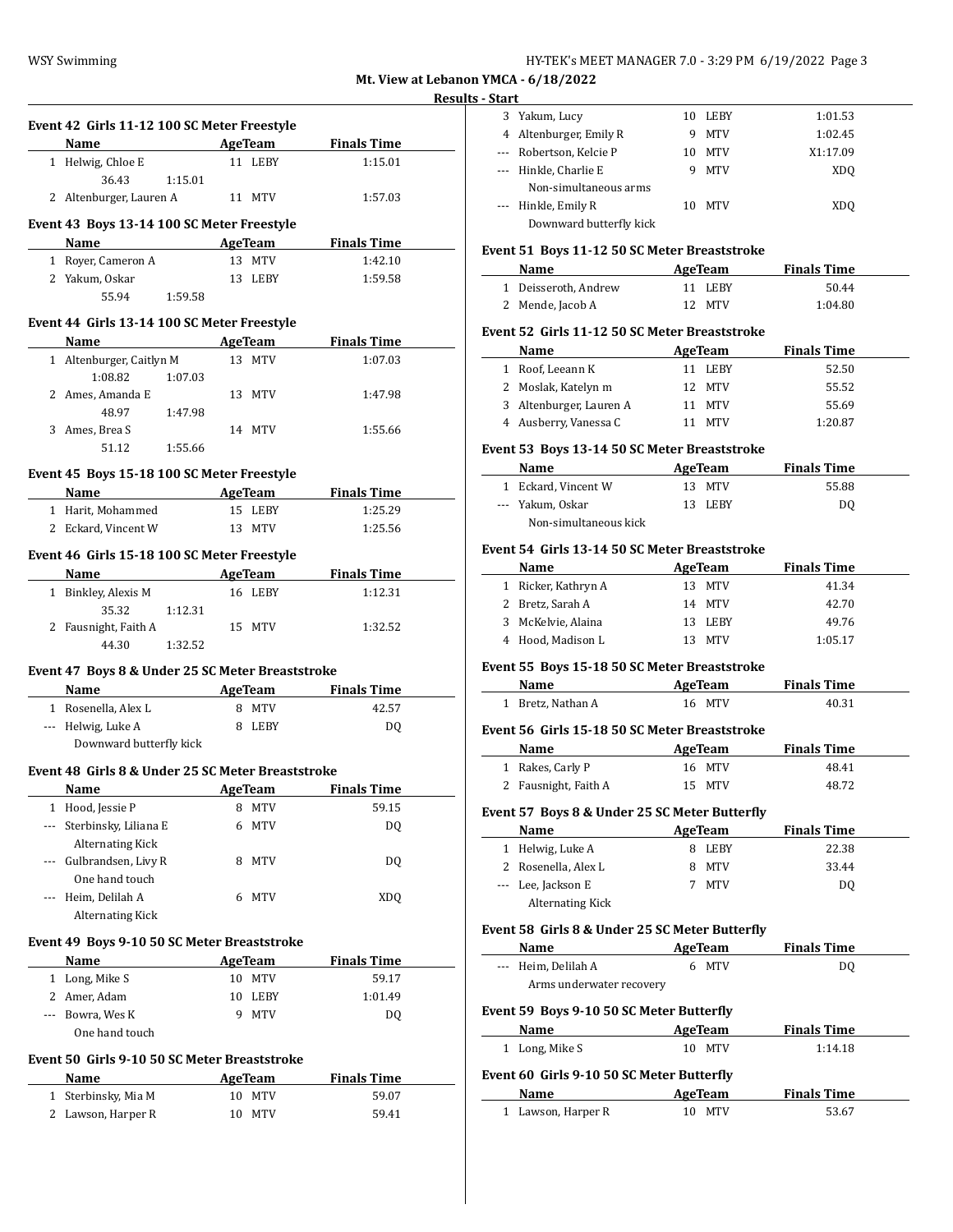## **Results - Start**

|   |                                                                                                                                                                                                                               | AgeTeam           | <b>Finals Time</b>                              |
|---|-------------------------------------------------------------------------------------------------------------------------------------------------------------------------------------------------------------------------------|-------------------|-------------------------------------------------|
|   | 1 Mende, Jacob A                                                                                                                                                                                                              | 12 MTV            | 1:03.28                                         |
|   | Event 62 Girls 11-12 50 SC Meter Butterfly                                                                                                                                                                                    |                   |                                                 |
|   | Name AgeTeam                                                                                                                                                                                                                  |                   | <b>Finals Time</b>                              |
|   | 1 Helwig, Chloe E                                                                                                                                                                                                             | 11 LEBY           | 1:08.97                                         |
|   |                                                                                                                                                                                                                               |                   |                                                 |
|   | Event 64 Girls 13-14 50 SC Meter Butterfly                                                                                                                                                                                    |                   |                                                 |
|   | Name                                                                                                                                                                                                                          | AgeTeam           | <b>Finals Time</b>                              |
|   | 1 Altenburger, Caitlyn M<br>2 Hood, Madison L                                                                                                                                                                                 | 13 MTV<br>13 MTV  | 33.09<br>46.92                                  |
|   | 1:27.76<br>46.92                                                                                                                                                                                                              |                   |                                                 |
|   |                                                                                                                                                                                                                               |                   |                                                 |
|   | Event 65 Boys 15-18 50 SC Meter Butterfly                                                                                                                                                                                     |                   |                                                 |
|   | Name AgeTeam                                                                                                                                                                                                                  |                   | <b>Finals Time</b>                              |
|   | 1 Mohamed, Yehia I                                                                                                                                                                                                            | 17 LEBY           | 30.50                                           |
|   | 2 Bretz, Nathan A                                                                                                                                                                                                             | 16 MTV            | 32.78                                           |
|   | Event 66 Girls 15-18 50 SC Meter Butterfly                                                                                                                                                                                    |                   |                                                 |
|   | Name and the same state of the state of the state of the state of the state of the state of the state of the state of the state of the state of the state of the state of the state of the state of the state of the state of | AgeTeam           | <b>Finals Time</b>                              |
|   | 1 Scheib, Elly M                                                                                                                                                                                                              | 14 MTV            | 39.10                                           |
|   | 46.28<br>1:42.35                                                                                                                                                                                                              | 2:32.15           | 39.10                                           |
|   | 2 Rakes, Carly P                                                                                                                                                                                                              | 16 MTV            | 42.84                                           |
|   | 2:28.35<br>3 Murray, Alyssa                                                                                                                                                                                                   | 42.84<br>17 LEBY  |                                                 |
|   |                                                                                                                                                                                                                               |                   | 1:08.97                                         |
|   | Event 67 Boys 8 & Under 100 SC Meter Freestyle Relay                                                                                                                                                                          |                   |                                                 |
|   |                                                                                                                                                                                                                               |                   |                                                 |
|   | Team                                                                                                                                                                                                                          |                   | Relay Finals Time                               |
|   | 1 MTV                                                                                                                                                                                                                         | A                 | 2:16.89                                         |
|   | 1) Rosenella, Alex L 8                                                                                                                                                                                                        |                   | 2) Stahl, Harrison J 6                          |
|   | 3) Lee, Jackson E 7                                                                                                                                                                                                           |                   | 4) Cupp, Owen G 8                               |
|   | Event 68 Girls 8 & Under 100 SC Meter Freestyle Relay                                                                                                                                                                         |                   |                                                 |
|   | Team                                                                                                                                                                                                                          |                   | Relay Finals Time                               |
|   | 1 MTV                                                                                                                                                                                                                         | A                 | 2:34.68                                         |
|   | 1) Heim, Delilah A 6                                                                                                                                                                                                          |                   | 2) Sterbinsky, Liliana E 6                      |
|   | 3) Hood, Jessie P 8                                                                                                                                                                                                           |                   | 4) Gulbrandsen, Livy R 8                        |
|   | Event 69 Boys 9-10 200 SC Meter Freestyle Relay                                                                                                                                                                               |                   |                                                 |
|   | <b>Team</b>                                                                                                                                                                                                                   |                   | Relay Finals Time                               |
|   | 1 MTV                                                                                                                                                                                                                         | A                 | 2:31.28                                         |
|   | 1) Cupp, Henry A 10                                                                                                                                                                                                           |                   | 2) Long, Mike S 10                              |
|   | 3) Strouse, Cole M 9                                                                                                                                                                                                          | 4) Lee, Zach M 10 |                                                 |
|   | 40.23<br>1:21.21                                                                                                                                                                                                              | 1:56.35           | 2:31.28                                         |
|   | Event 70 Girls 9-10 200 SC Meter Freestyle Relay                                                                                                                                                                              |                   |                                                 |
|   | Team                                                                                                                                                                                                                          | Relay             | <b>Finals Time</b>                              |
| 1 | <b>MTV</b>                                                                                                                                                                                                                    | А                 | 3:13.74                                         |
|   | 1) Lawson, Harper R 10                                                                                                                                                                                                        |                   | 2) Johnson, Harper N 10                         |
|   | 3) Altenburger, Emily R 9                                                                                                                                                                                                     |                   | 4) Sterbinsky, Mia M 10                         |
|   | 32.24<br>1:07.87                                                                                                                                                                                                              | 1:49.35           | 3:13.74                                         |
| 2 | <b>MTV</b>                                                                                                                                                                                                                    | B                 | 4:30.93                                         |
|   | 1) Hinkle, Charlie E 9<br>3) Molinero, Drea Y 9                                                                                                                                                                               |                   | 2) Wagner, Arielle K 9<br>4) Hinkle, Emily R 10 |

## **Event 71 Boys 11-12 200 SC Meter Freestyle Relay**

| Team                    |         | Relay            | <b>Finals Time</b>       |
|-------------------------|---------|------------------|--------------------------|
| <b>LEBY</b>             |         | А                | 2:57.69                  |
| 1) Deisseroth, Henry 11 |         | 2) Amer, Adam 10 |                          |
| 3) Helwig, Luke A 8     |         |                  | 4) Deisseroth, Andrew 11 |
| 46.30                   | 2:19.60 | 2:57.89          | 2:57.69                  |

#### **Event 72 Girls 11-12 200 SC Meter Freestyle Relay**

|    | <b>Team</b>               |         | Relay   | <b>Finals Time</b>          |  |
|----|---------------------------|---------|---------|-----------------------------|--|
|    | <b>LEBY</b>               |         | А       | 2:51.24                     |  |
|    | 1) Roof, Leeann K 11      |         |         | 2) Pavelko, Lillian 9       |  |
|    | 3) Yakum, Lucy 10         |         |         | 4) Helwig, Chloe E 11       |  |
|    | 37.61                     | 1:37.66 | 2:17.60 | 2:51.24                     |  |
| 2. | MTV                       |         | A       | 3:48.95                     |  |
|    | 1) Ziegler, Aurora E 11   |         |         | 2) Robertson, Kelcie P 10   |  |
|    | 3) Ausberry, Vanessa C 11 |         |         | 4) Altenburger, Lauren A 11 |  |

#### **Event 74 Girls 13-14 200 SC Meter Freestyle Relay**

| Team                    |         | Relay                        | <b>Finals Time</b> |
|-------------------------|---------|------------------------------|--------------------|
| MTV                     |         | А                            | 2:19.96            |
| 1) Ricker, Kathryn A 13 |         | 2) Scheib, Elly M 14         |                    |
| 3) Moslak, Katelyn m 12 |         | 4) Altenburger, Caitlyn M 13 |                    |
| 32.24                   | 1:07.87 | 1:49.35                      | 2:19.96            |

## **Event 75 Boys 15 & Over 200 SC Meter Freestyle Relay**

| Team                    |       | Relay                 | <b>Finals Time</b> |
|-------------------------|-------|-----------------------|--------------------|
| MTV                     |       | А                     | 2:41.11            |
| 1) Eckard, Vincent W 13 |       | 2) Mende, Jacob A 12  |                    |
| 3) Heim II, James A 11  |       | 4) Bretz, Nathan A 16 |                    |
| 38.14                   | 58.15 | 1:24.44               | 2:41.11            |

## **Event 76 Girls 15 & Over 200 SC Meter Freestyle Relay**

| Team                     |         | Relav                 | <b>Finals Time</b> |
|--------------------------|---------|-----------------------|--------------------|
| MTV                      |         | A                     | 2:19.96            |
| 1) Fausnight, Faith A 15 |         | 2) Hood, Madison L 13 |                    |
| 3) Bretz, Sarah A 14     |         | 4) Rakes, Carly P 16  |                    |
| 32.24                    | 1:07.87 | 1:49.35               | 2:19.96            |

## **Event 77 Mixed 11-12 200 SC Meter Medley Relay**

| Team                      |         | Relay                        | <b>Finals Time</b>      |
|---------------------------|---------|------------------------------|-------------------------|
| <b>LEBY</b>               |         | А                            | 4:55.91                 |
| 1) Deisseroth, Andrew M11 |         | 2) Roof, Leeann K W11        |                         |
| 3) Helwig, Chloe E W11    |         | 4) Deisseroth, Henry M11     |                         |
| 1:35.80                   | 4:35.16 | 4:55.91                      |                         |
| --- MTV                   |         | А                            | NS.                     |
| 1) Moslak, Katelyn m W12  |         | 2) Altenburger, Lauren A W11 |                         |
| 3) Mende, Jacob A M12     |         |                              | 4) Heim II, James A M11 |

#### **Event 78 Mixed 13-14 200 SC Meter Medley Relay**

| Team                          | Relay              | <b>Finals Time</b>       |  |
|-------------------------------|--------------------|--------------------------|--|
| <b>MTV</b>                    | B                  | 3:07.07                  |  |
| 1) Ames, Amanda E W13         |                    | 2) Ricker, Kathryn A W13 |  |
| 3) Hood, Madison L W13        |                    | 4) Eckard, Vincent W M13 |  |
|                               | 1:01.64<br>3:07.07 |                          |  |
| 2 MTV                         | А                  | 3:09.43                  |  |
| 1) Ames, Brea S W14           |                    | 2) Bretz, Sarah A W14    |  |
| 3) Altenburger, Caitlyn M W13 |                    | 4) Royer, Cameron A M13  |  |
| 1:13.92                       | 2:29.02<br>1:54.84 | 3:09.43                  |  |
|                               |                    |                          |  |